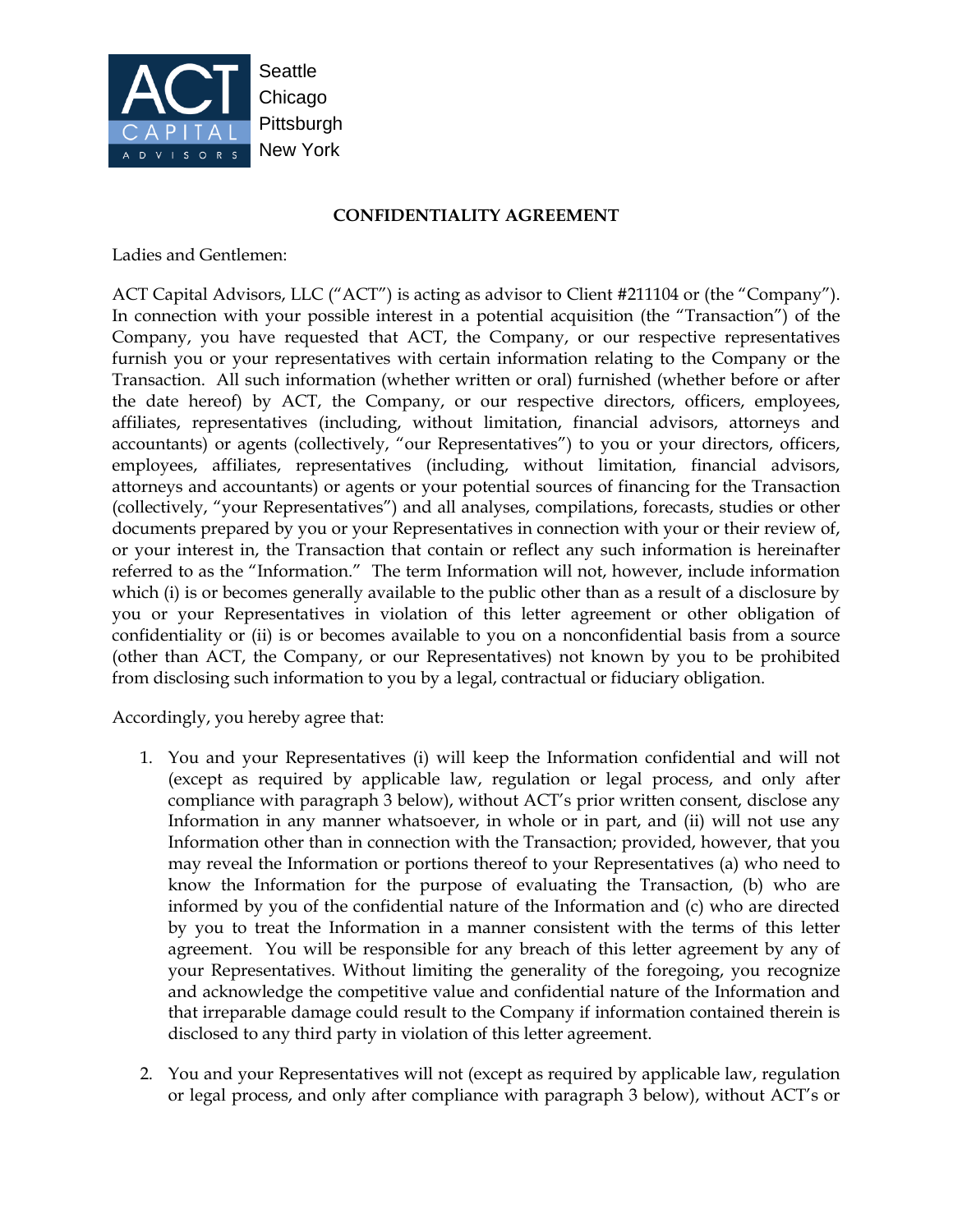the Company's prior written consent, disclose to any person the fact that the Information exists or has been made available, that you are considering the Transaction involving the Company, or that discussions or negotiations are taking or have taken place concerning the Transaction or involving the Company or any term, condition or other fact relating to the Transaction or such discussions or negotiations, including, without limitation, the status thereof or the subject matter of this letter agreement.

- 3. In the event that you or any of your Representatives are requested pursuant to, or required by, applicable law, regulation or legal process to disclose any of the Information or the fact that the Information exists or has been made available, that you are considering the Transaction involving the Company, or that discussions or negotiations are taking or have taken place concerning the Transaction or involving the Company or any term, condition or other fact relating to the Transaction or such discussions or negotiations, including, without limitation, the status thereof or the subject matter of this letter agreement, you will notify ACT and the Company promptly (unless prohibited by law) so that we may seek an appropriate protective order or other appropriate remedy or, in our sole discretion, waive compliance with the terms of this letter agreement (and if we seek such an order, you will provide such cooperation as we shall reasonably request). In the event that no such protective order or other remedy is obtained or ACT or the Company waives compliance with the terms of this letter agreement and that you or any of your Representatives are nonetheless legally compelled to disclose such Information, you or your Representatives, as the case may be, will furnish only that portion of the Information which you are advised by counsel is legally required and will give ACT and the Company written notice (unless prohibited by law) of the Information to be disclosed as far in advance as practicable and exercise all reasonable efforts to obtain reliable assurance that confidential treatment will be accorded the Information.
- 4. If you determine not to proceed with the Transaction, you will promptly inform ACT of that decision and, in that case, and at any time upon the request of the ACT, the Company, or any of our Representatives, you will (i) promptly deliver to the Company at your own expense or, at your option, destroy all copies of the written Information in your or your Representatives' possession that was delivered to you by ACT, the Company or our Representatives and (ii) promptly destroy all analyses, compilations, summaries, studies and other material prepared by you or your Representatives and based in whole or in part on, or otherwise containing or reflecting any of, the Information. You will confirm any such destruction to ACT and the Company in writing. Notwithstanding the return or destruction of the Information, you and your Representatives will continue to be bound by your obligations of confidentiality and other obligations hereunder, and any oral Information will continue to be subject to the terms of this letter agreement.
- 5. You acknowledge that neither ACT, the Company, nor our Representatives, nor any of our or their respective officers, directors, employees, agents or controlling persons make any representation or warranty, express or implied, as to the accuracy or completeness of the Information, and you agree that no such person will have any liability relating to the Information or for any errors therein or omissions therefrom. You further agree that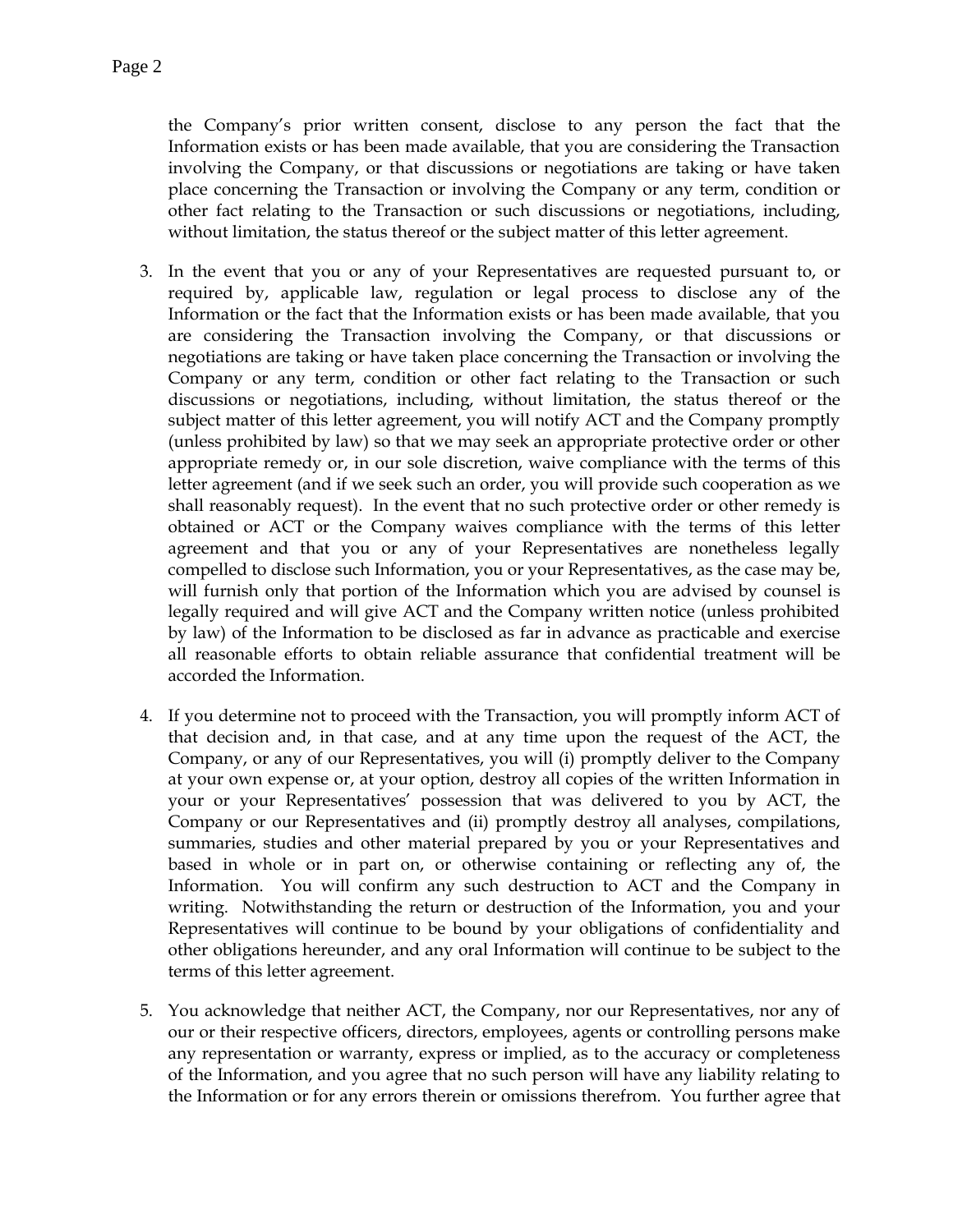you are not entitled to rely on the accuracy or completeness of the Information and that you will be entitled to rely solely on such representations and warranties as may be included in any definitive agreement with respect to the Transaction, when, as and if executed, subject to such limitations and restrictions as may be contained therein.

- 6. You agree that, for a period of two years from the date of this letter agreement, you will not, without the prior written consent of Company, directly or indirectly, solicit for employment or hire any employee of the Company or any of its subsidiaries with whom you have had contact or who became known to you in connection with your consideration of the Transaction; provided, however, that the foregoing provision will not prevent you from employing any such person who contacts you on his or her own initiative without any direct or indirect solicitation by or encouragement from you. You also agree that until the earlier of (a) the consummation of a Transaction between the Company and you or (b) two years from the date of this letter agreement, you will not, without the prior written consent of the Company, us the Information to solicit or attempt to solicit any supplier, distributor, broker or customer of the Company.
- 7. You agree that all (i) communications regarding the Transaction, (ii) requests for additional information, facility tours or management meetings, and (iii) discussions or questions regarding procedures with respect to the Transaction, will be first submitted or directed to ACT and not to the Company. You further agree that or a period of two years following the expiration or termination of this letter agreement, you will not initiate contact with the Company for purposes of soliciting or discussing a Transaction, except through ACT. You and the Company understand and agree that no contract or agreement in respect of the Transaction shall be deemed to exist between you and the Company unless and until a written definitive agreement has been executed and delivered, and you hereby waive, in advance, any claims (including without limitation, breach of contract) in connection with the Transaction unless and until you and the Company shall have entered into a written definitive agreement. For purposes of this paragraph, the term "written definitive agreement" does not include an executed letter of intent or any other preliminary written agreement (except to the extent such documents contain explicitly binding provisions), nor does it include any written or verbal acceptance of an offer or bid. You acknowledge and agree that (a) ACT, the Company, and our Representatives are free to conduct the process relating to a possible Transaction as ACT, the Company, and our Representatives, in our sole discretion, determine (including, without limitation, conduct of the due diligence process, negotiating with any prospective purchaser and entering into a preliminary or definitive agreement to effect a Transaction without prior notice to you or any other person), (b) ACT and the Company reserve the right, in our sole discretion, to change the procedures relating to the Company's consideration of the Transaction at any time without prior notice to you or any other person, to reject any and all proposals made by you or any of your Representatives with respect to the Transaction and to terminate discussions and negotiations with you at any time and for any reason, and (c) unless and until a written definitive agreement concerning the Transaction has been executed, neither we nor any of our Representatives will have any liability to you with respect to the Transaction or any obligation of any kind whatsoever with respect to a Transaction, whether by virtue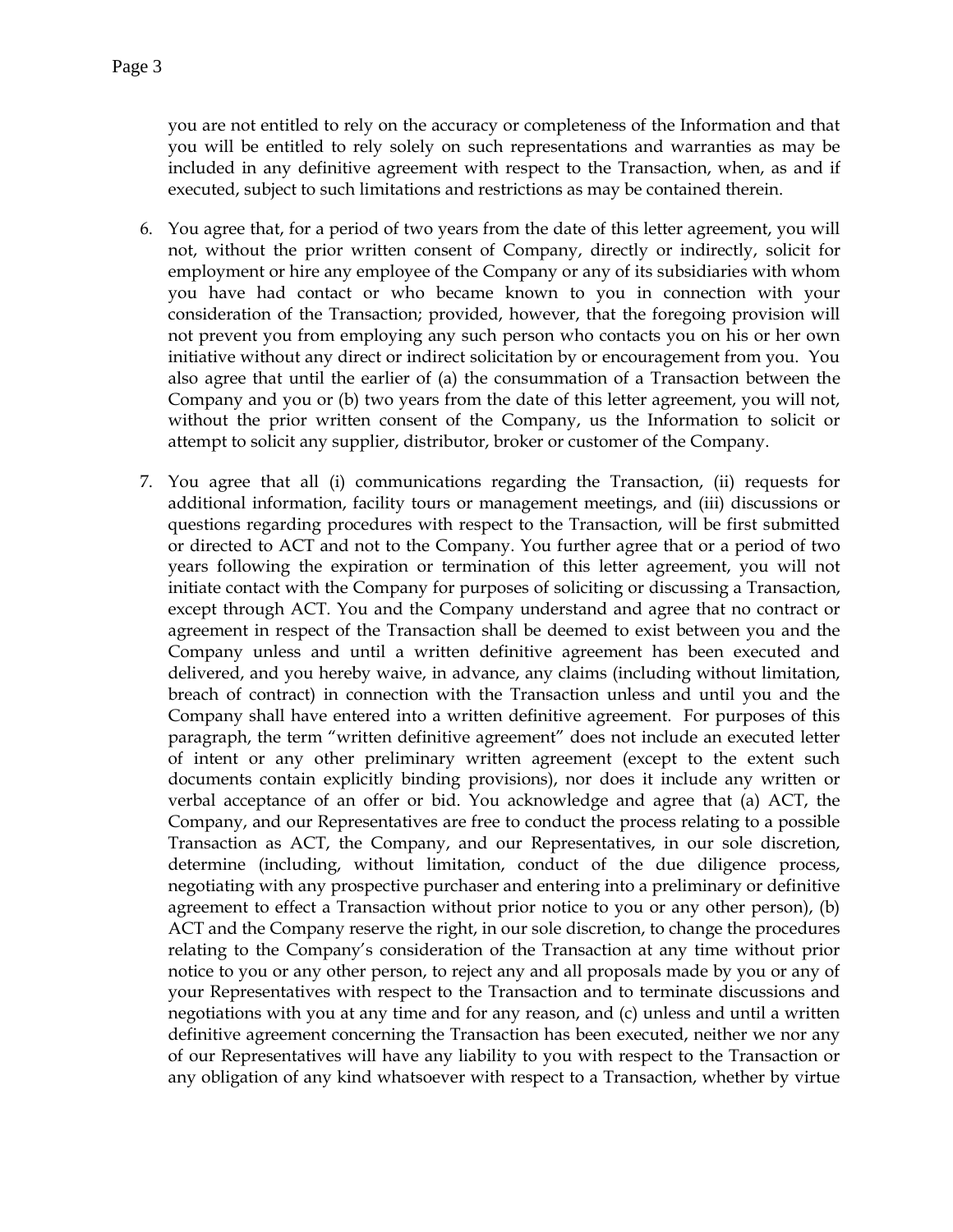of this letter agreement, any other written or oral expression with respect to the Transaction or otherwise.

- 8. You acknowledge that the Company is intended to be benefited by this Agreement and that the Company shall be entitled to enforce this Agreement and obtain for itself the benefit of any remedies that may be available for the breach hereof.
- 9. You acknowledge that remedies at law may be inadequate to protect ACT and Company against any actual or threatened breach of this letter agreement by you or by your Representatives, and, without prejudice to any other rights and remedies otherwise available to ACT or the Company, you agree to the granting of specific performance and injunctive or other equitable relief in our favor without proof of actual damages and you further agree to waive, and to use all reasonable efforts to cause your Representatives to waive, any requirement for the securing or posting of any bond in connection with any such remedy. In the event of litigation relating to this letter agreement, if a court of competent jurisdiction determines in a final, nonappealable order that this letter agreement has been breached by either party or its Representatives, then the breaching party will reimburse the other party for its costs and expenses (including, without limitation, reasonable legal fees and expenses) incurred in connection with all such litigation.
- 10. You agree that no failure or delay by ACT, the Company, or any of our Representatives in exercising any right hereunder will operate as a waiver thereof, nor will any single or partial exercise thereof preclude any other or further exercise thereof or the exercise of any right hereunder.
- 11. This letter agreement will be governed by and construed in accordance with the laws of the State of Washington applicable to contracts between residents of that State and executed in and to be performed entirely within that State. Each party hereto consents to personal jurisdiction in that State and voluntarily submits to the jurisdiction of the courts of that State in any action or proceeding with respect to this letter agreement, including the federal district courts located in that State. You agree that you may be served with process at your address set forth on the first page hereof.
- 12. This letter agreement contains the entire agreement between you and ACT concerning the confidentiality of the Information, and no provision of this letter agreement may be waived, amended or modified, in whole or in part, nor any consent given, unless approved in writing by a duly authorized representative of ACT, which writing specifically refers to this letter agreement and the provision so amended or modified or for which such waiver or consent is given. In the event that any provision of this letter agreement is deemed invalid, illegal or unenforceable, the validity, legality and enforceability of the remaining provisions of this letter agreement will not in any way be affected or impaired thereby.

Please confirm your agreement with the foregoing by signing and returning to the undersigned a duplicate copy of this letter enclosed herewith.

Very truly yours,